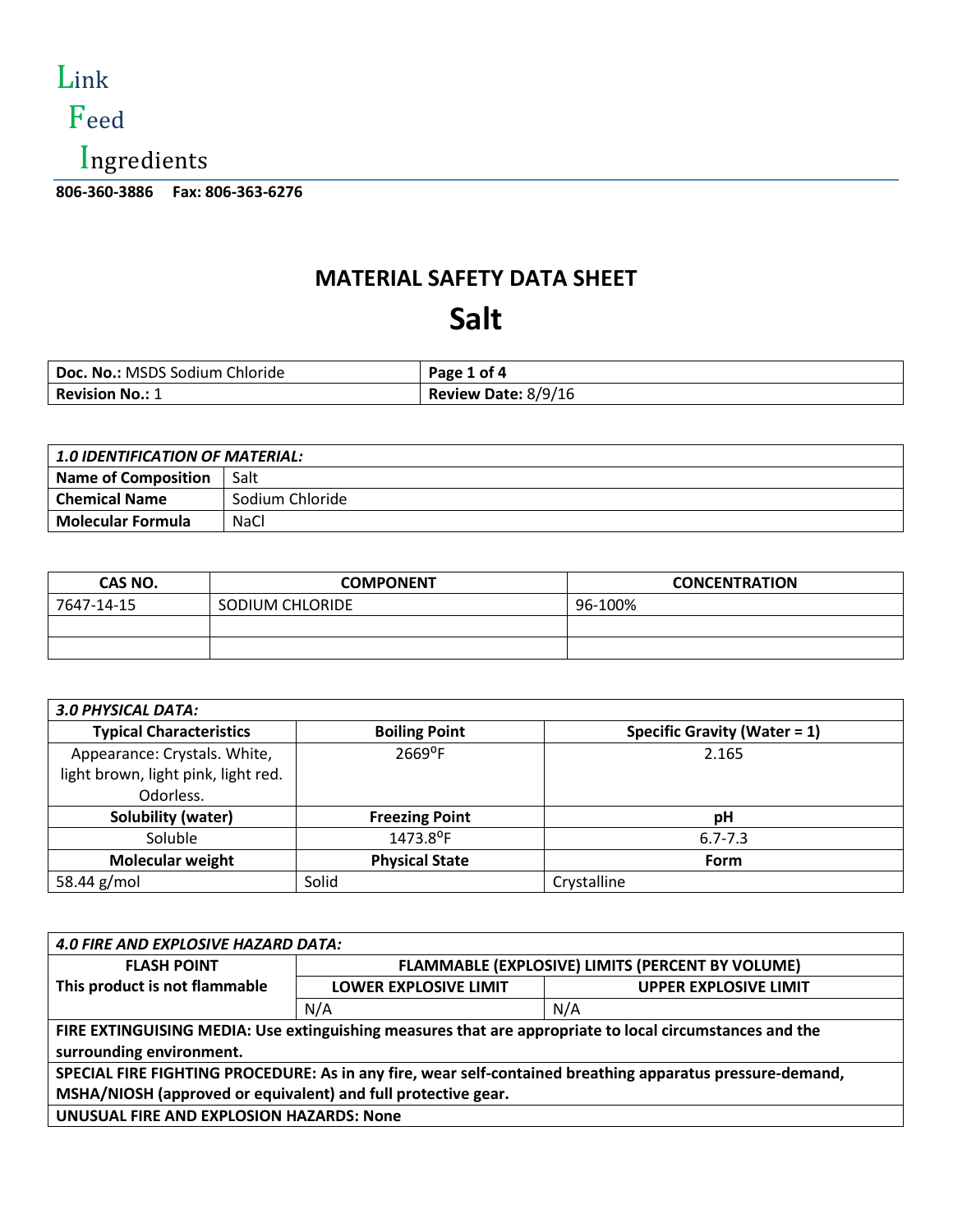# Link

## Feed

### Ingredients

**806-360-3886 Fax: 806-363-6276** 

| 5.0 HEALTH HAZARD DATA:                                                                                                 |                |                                                                                                                        |  |
|-------------------------------------------------------------------------------------------------------------------------|----------------|------------------------------------------------------------------------------------------------------------------------|--|
| <b>EFFECTS OF OVEREXPOSURE</b>                                                                                          | <b>ACUTE</b>   | Causes eye irritation, and may irritate skin. Inhalation of dusts may cause                                            |  |
|                                                                                                                         |                | respiratory irritation. Ingestion may cause irritation of the                                                          |  |
|                                                                                                                         |                | gastrointestinal tract.                                                                                                |  |
|                                                                                                                         | <b>CHRONIC</b> | None known.                                                                                                            |  |
| <b>EMERGENCY AND FIRST AID PROCEDURES:</b>                                                                              |                |                                                                                                                        |  |
|                                                                                                                         |                | Eye Contact: Immediately flush with plenty of water for at least 15 minutes. If east to do, remove contact lenses. Get |  |
| medical attention if irritation develops and persists.                                                                  |                |                                                                                                                        |  |
|                                                                                                                         |                | Skin Contact: Immediately flush skin with plenty of water. Remove clothing and shoes if contaminated. Get medical      |  |
| attention of if irritation develops and persists.                                                                       |                |                                                                                                                        |  |
| Inhalation: Move to fresh air. Treat symptomatically. Get medical attention if symptoms persist.                        |                |                                                                                                                        |  |
| Ingestion: Drink plenty of water. Seek medical advice. If ingestion of a large amount does occur, call a poison control |                |                                                                                                                        |  |
| center immediately.                                                                                                     |                |                                                                                                                        |  |
| Notes to physician: Treat symptomatically                                                                               |                |                                                                                                                        |  |
| General advice: Ensure that medical personnel are aware of the materials involved, and take precautions to protect      |                |                                                                                                                        |  |
| themselves. Show this safety data sheet to the doctor in attendance.                                                    |                |                                                                                                                        |  |

| Stable under normal temperature conditions.                   |
|---------------------------------------------------------------|
| Strong oxidizing agents                                       |
| Hydrogen chloride<br><b>HAZARDOUS DECOMPOSITION PRODUCTS:</b> |
| <b>Excessive heat</b>                                         |
|                                                               |

| 7.0 SPILL PROCEDURES/DISPOSAL REQUIREMENTS: |                                                                                                                                                                                                                                                                                                                                                                                                                                                  |  |
|---------------------------------------------|--------------------------------------------------------------------------------------------------------------------------------------------------------------------------------------------------------------------------------------------------------------------------------------------------------------------------------------------------------------------------------------------------------------------------------------------------|--|
| <b>PERSONAL PRECAUTIONS</b>                 | Keep unnecessary personnel away. Keep upwind. Ventilate the area. Avoid<br>inhalation of dust from the spilled material. Do not touch damaged containers<br>or spilled material unless wearing appropriate protective clothing.                                                                                                                                                                                                                  |  |
| <b>ENVIRONMENTAL PRECAUTIONS</b>            | Prevent further leakage or spillage if safe to do so.                                                                                                                                                                                                                                                                                                                                                                                            |  |
| <b>METHODS FOR CONTAINMENT</b>              | If sweeping of a contaminated area is necessary use a dust suppressant agent<br>which does not react with the product. Prevent entry into waterways, sewer,<br>basements or confined areas.                                                                                                                                                                                                                                                      |  |
| <b>METHODS FOR CLEANING UP</b>              | Avoid dust formation.<br>Small spills: Sweep up or vacuum up spillage and collet in suitable container for<br>disposal.<br>Large spills: Collect dust or particles using a vacuum cleaner with HEPA filter.<br>Reduce airborne dust and prevent scattering by moistening with water.<br>Never return spills in original containers for re-use. Clean contaminated surface<br>thoroughly. Clean up in accordance with all applicable regulations. |  |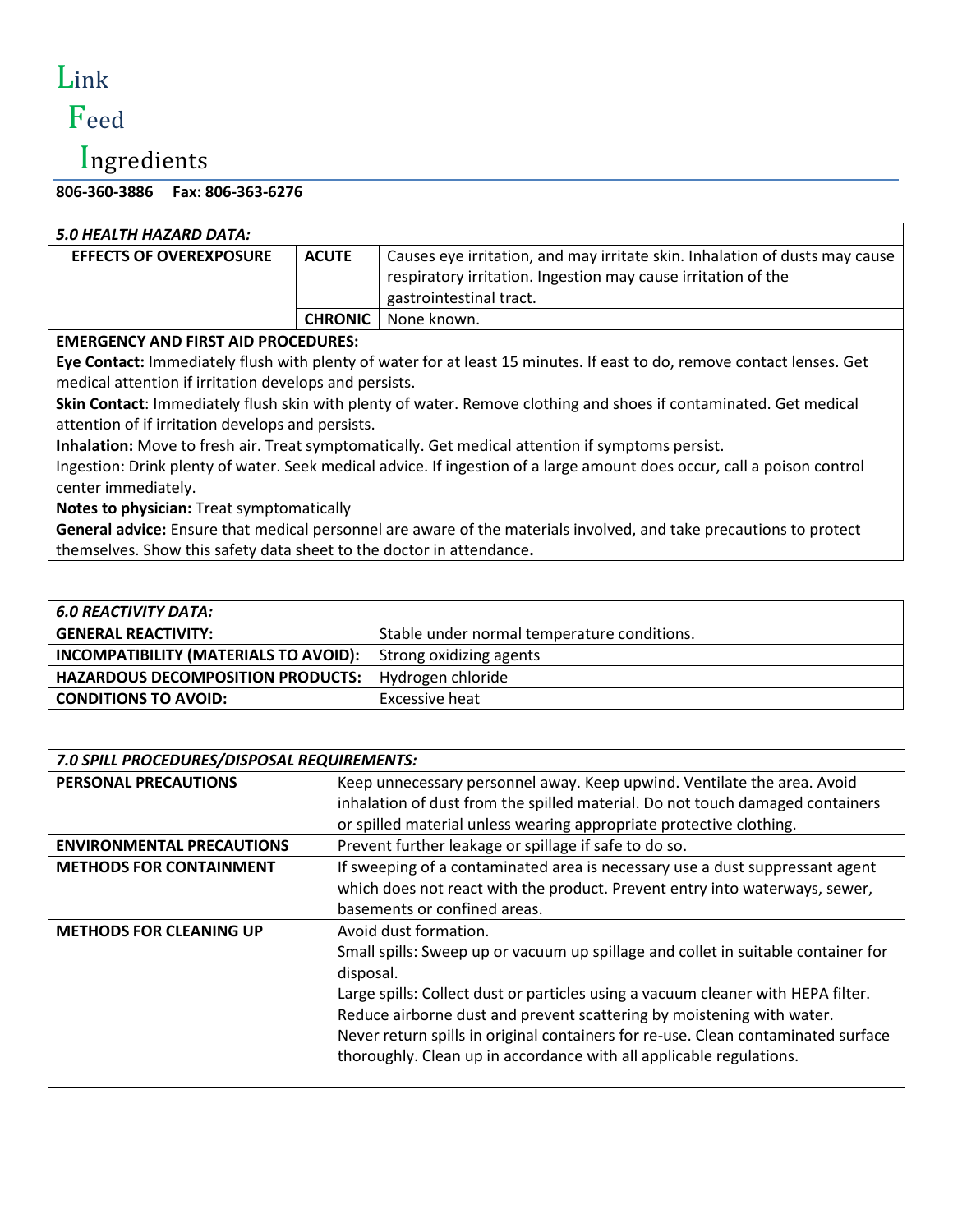## Link Feed

### Ingredients

#### **806-360-3886 Fax: 806-363-6276**

| <b>8.0 SPECIAL PROTECTION INFORMATION:</b> |                                                                                             |  |
|--------------------------------------------|---------------------------------------------------------------------------------------------|--|
| <b>EYE PROTECTION:</b>                     | Use tight fitting goggles if dust is generated                                              |  |
| <b>SKIN PROTECTION:</b>                    | Wear appropriate clothing to prevent repeated or prolonged skin contact.                    |  |
| <b>RESPIRATORY:</b>                        | Wear dust mask if there is dust formation.                                                  |  |
| <b>GENERAL HYGIEN</b>                      | Provide eyewash station and safety shower. Always observe good personal hygiene measures,   |  |
| <b>CONSIDERATIONS:</b>                     | such as washing after handling the material and before eating, drinking, and/or smoking.    |  |
|                                            | Routinely wash working clothes and protective equipment to remove contaminants.             |  |
| <b>ENGINEERING</b>                         | Good general ventilation should be used. Ventilation rates should be matched to conditions. |  |
| <b>CONTROLS</b>                            |                                                                                             |  |

| <b>9.0 SPECIAL PRECAUTIONS:</b> |                                                                                                                                                                                                                                                                  |
|---------------------------------|------------------------------------------------------------------------------------------------------------------------------------------------------------------------------------------------------------------------------------------------------------------|
| <b>STORAGE REQUIREMENTS:</b>    | Keep containers tightly closed in a dry, cool and well-ventilated place.                                                                                                                                                                                         |
| <b>HANDLING:</b>                | Keep formation of airborne dusts to a minimum. Avoid breathing dust. Avoid contact<br>with eyes, skin and clothing. Do not taste or swallow. Use only with adequate<br>ventilation. Wash thoroughly after handling. Use proper personal protective<br>equipment. |

| <b>10.0 SHIPPING REGULATIONS</b> |                                                |                                                 |
|----------------------------------|------------------------------------------------|-------------------------------------------------|
| <b>Shipping Name:</b>            | NFPA Ratings Health:2; Flammability:0;         |                                                 |
| <b>Sodium Chloride</b>           | Instability:2                                  |                                                 |
| <b>Hazard Categories</b>         | <b>US Federal Regulations</b>                  | Section 311 hazardous chemical                  |
| Immediate Hazard-Yes             | This product is a "Hazardous Chemical" as      | <b>YES</b>                                      |
| Delayed Hazard-No                | defined by the OSHA Hazard Communication       |                                                 |
| Fire Hazard-No                   | Standard, 29 CFR 1910. 1200. All components    |                                                 |
| Pressure Hazard-No               | are on the U.S. EPA TSCA Inventory List.       |                                                 |
| Reactivity Hazard-No             |                                                |                                                 |
| <b>Label Hazard Warning</b>      | <b>Label Precautions</b>                       | <b>Label First Aid</b>                          |
| WARNING                          | Keep formation of airborne dusts to a          | Use tight fitting goggles if dust is generated. |
| Causes eye irritation            | minimum. Avoid breathing dust. Avoid contact   | Wear appropriate clothing to prevent            |
|                                  | with eyes, skin, and clothing. Do not taste or | repeated or prolonged skin contact.             |
|                                  | swallow. Use only with adequate ventilation.   | Wear dust mask if there is dust formation.      |
|                                  | Wash thoroughly after handling. See Personal   | Provide eyewash station and safety shower.      |
|                                  | Protective Equipment section of MSDS.          | Always observe good personal hygiene            |
|                                  |                                                | measures, such as washing after handling        |
|                                  |                                                | the material and before eating, drinking,       |
|                                  |                                                | and/or smoking. Routinely wash working          |
|                                  |                                                | clothes and protective equipment to remove      |
|                                  |                                                | contaminants.                                   |